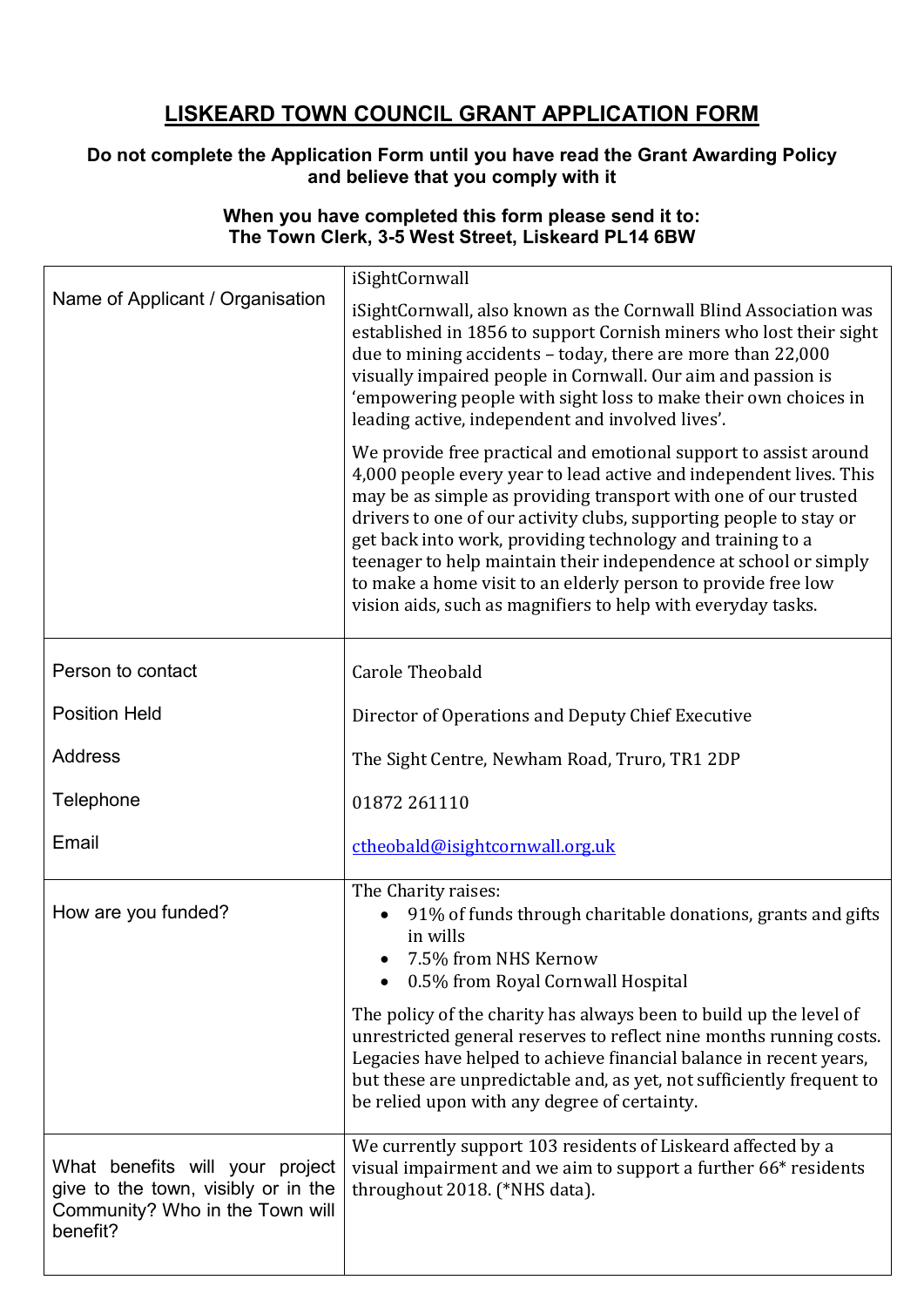|                                     | We are holding an all day drop-in event on 11 February 2019 at<br>the Liskeard Community Centre. We hosted a similar event at the<br>Public Halls on 4 July 2018 (41 people attended).<br>At the event our staff will provide:<br>Free low vision assessments, receiving free aids such as<br>magnifiers and lighting<br>Support and advice with benefit applications and welfare<br>changes specific to sight loss<br>Support from our Employ-Ability programme - we<br>supported two Liskeard residents last year with the<br>equipment and training to gain employment<br>Advice from our home help community team - top tips on<br>everyday tasks, appointments can be made for free home<br>visits<br>Information on four local visually impaired sporting and<br>social clubs, and<br>Information on our volunteer driver scheme<br>An example of an event: |
|-------------------------------------|-------------------------------------------------------------------------------------------------------------------------------------------------------------------------------------------------------------------------------------------------------------------------------------------------------------------------------------------------------------------------------------------------------------------------------------------------------------------------------------------------------------------------------------------------------------------------------------------------------------------------------------------------------------------------------------------------------------------------------------------------------------------------------------------------------------------------------------------------------------------|
|                                     | We are also supporting a 40-year-old Liskeard resident who has<br>extensive sight loss following a recent stroke (only 4% sight<br>remaining). We are supporting Ms J and her employer on the<br>adjustments to her workplace. However, Ms J is particularly<br>struggling to cope with everyday tasks at home, e.g. reading her<br>post and medication, and identifying items in the kitchen, so we<br>are seeking to fund a Visolux Digital HD video magnifier at a cost                                                                                                                                                                                                                                                                                                                                                                                        |
|                                     | £617.00.                                                                                                                                                                                                                                                                                                                                                                                                                                                                                                                                                                                                                                                                                                                                                                                                                                                          |
| A brief description of your project | As above                                                                                                                                                                                                                                                                                                                                                                                                                                                                                                                                                                                                                                                                                                                                                                                                                                                          |